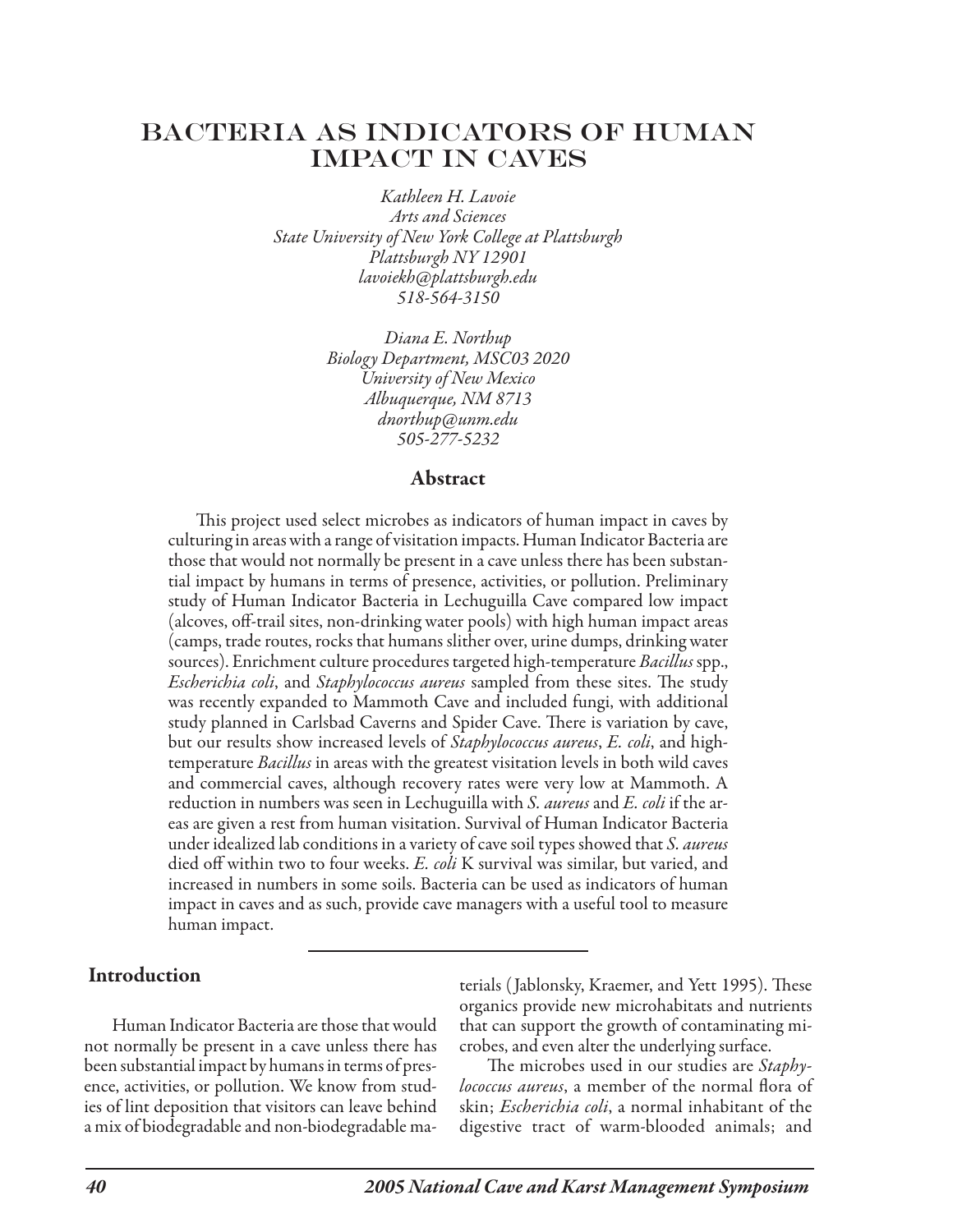high-temperature *Bacillus*, found in soils heated by sunlight. Limited additional work was done with fungi. Fungi are limited to areas contaminated from the surface, and require large inputs of organic matter (Dickson and Kirk 1976). We expect that human impacts will vary in different environments, and report on studies from two very different locations, Lechuguilla Cave in Carlsbad Caverns National Park, New Mexico, and three locations in Mammoth Cave National Park, Kentucky: Great Onyx Cave, Historic Mammoth Cave, and the Frozen Niagara–New Entrance area. Information will be used to improve the scientific information base to allow for informed management decisions.

Studies of microbes in caves are limited due to the technical difficulties of studying organisms that can't be seen. Comparisons of cave soils with surface soils were done by Gounot in 1967 at the CNRS in France. She compared the numbers of bacteria culturable from cave silts compared to rich agricultural land. Cave soil bacterial counts tended to be lower, yielding several million per gram, while the agricultural soil bacterial counts yielded several hundreds of millions from a gram. Most other studies have supported her general conclusions. Many studies of microbes in caves have relied on limited plate count methods, which greatly underestimate the total population and tell us nothing about the activity of the microbes in that environment. Culture techniques work best for non-resident microbes, including the human indicator microbes reported on in this study.

Studies of the biomass and activity of microbes in limestone caves in Kentucky were conducted by Feldhake (1986). He concentrated his studies on actual measurements of microbial metabolic rates in 12 sites in four caves, along with comparisons to overlying forest soils. Except for a site rich in cricket guano, Feldhake found that organic matter content, microbial activity, and biomass was much lower in the cave than in forest soil. He also found significant variations among sample sites within the cave, and methodological problems when samples were removed from the cave, transported to the lab, and assays were attempted more than 24 to 48 hours after collection.

One notable exception to studies that show low numbers and activity of microbes in caves has been work done by Mallory and his students. A major study compared the microbial activity, density, and diversity in two aquatic sediment sites in Mammoth Cave (Rusterholtz and Mallory 1994). The study included counts of cells in the sediment, staining to determine metabolic activity of soil microbes, plate counts using both high and low nutrient media, followed by extensive physiological testing of isolates from the plate counts. They recovered between 11 to 58% of the total cell count on culture medium. The recovery rate for most surface soils is typically 0.4 to 1.7%. They also detected active metabolism in 53 to 58% of the population, despite very low nutrient levels of total organic carbon per liter of water. The diversity of populations was extremely high, with 42% of the isolated species similar to surface organisms, and the remainder unidentified. There were no dominant species, and the type of growth medium used strongly influenced the types isolated.

Studies of bacteria and fungi in Lechuguilla Cave by Northup and others (Northup *et al*. 1992, 1995, 2003; Mallory, Spokas, and Northup 1995, Cunningham *et al.* 1995; Spilde *et al*. 2005) from a variety of habitats, including sediments, pools, speleothems, and speleosols (corrosion residues), show microbial communities that are indigenous to the cave. These microbes are adapted to extremely low nutrient conditions. Chemolithotrophs were suggested to play important roles in formation of speleosol deposits in Lechuguilla. The report expressed concern about the potential of increasing inputs of organic matter into the pools to protect the native oligotrophic bacteria and provides suggestions for limiting human organic input. Northup's suggestion for establishing "microbial cave preserves" would allow for study of indigenous populations of microbes without human impacts. Application of new molecular biological techniques pioneered by Norm Pace is revealing potentially novel bacteria that may serve as a marker for native cave microbial communities (for example, Barton *et al*. 2003).

Northup (1997) *et al*. (1997) studied the same three groups of organisms on which we focus in this proposal in high and low impact areas in Lechuguilla Cave. They found significantly more Human Indicator Bacteria in the high impact areas. A major focus of her work is seeking the balance between cave exploration and scientific discovery, particularly in terms of human introduction of non-indigenous microorganisms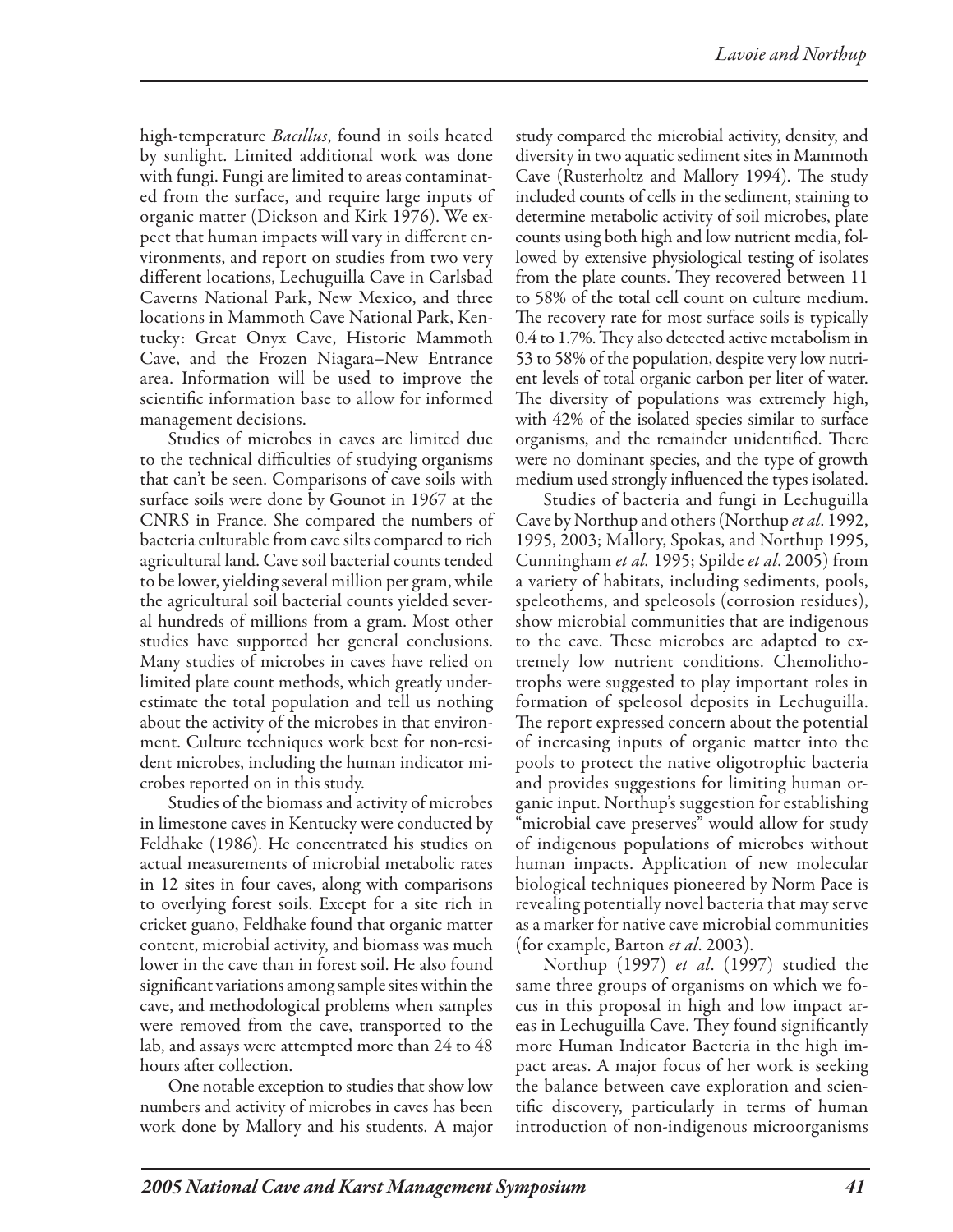and organic carbon.

The situation in Mammoth Cave is very different. Mammoth has multiple entrances, high visitation by tourists, and significant impact by water from the surface; pristine areas are few. Studies of unique communities are limited to studies of microbes in saltpeter soils (Hill *et al.*1983, Olson and Krapac 1997).

The objectives of this study are:

A. Can numbers of Human Indicator Bacteria (*S. aureus*, *E. coli*, and high-temperature *Bacillus* spp.) be used to compare the impact of humans in caves (Lavoie and Northup, 2002)?

B. How long will Human Indicator Bacteria survive when added to a range of cave soil types?

Due to the complexity of microbial communities and the specialized techniques for their study, development of an Index of Biological Integrity (IBI) to assess the impacts of humans on cave microbes has not been developed. This study will provide important baseline information on the feasibility of detecting a select group of bacteria that may be able to serve as indicators of human presence and activity, using simple and relatively inexpensive techniques. These Human Indicator Bacteria were detected and quantified in areas known to have high human impact compared to areas with low human impact in both Lechuguilla Cave and Mammoth Cave. The survival of indicator bacteria will be modeled in the lab. We will extend this study to Carlsbad Caverns and Spider Cave at a later date.

## Material and Methods

## Description of study areas:

Lechuguilla Cave is a largely pristine cave environment, with one small entrance and has limited and highly regulated visitation. The cave is in a desert region, protected by a siltstone caprock, with very low surface impacts from water (Davis 2000). In an attempt to preserve the cave and native microbial communities, expeditions utilize flagged trails and established camp areas with defined drinking pools and urine dump areas. The study compared low-impact areas off-trail, in alcoves, and drinking water pools with high-impact sites in camps, trade

routes, trails, urine dumps, and drinking water pools in the East, West, and Southwest Branches. A particular branch was placed off-limits to exploration for a month following each sampling, allowing comparison of Human Indicator Bacteria during typical visitation impacts and after a recovery period.

Mammoth Cave is in a temperate region with high levels of rainfall. There are multiple entrances, with large communities of invertebrates that can enter and leave the cave on a daily basis. The study sites in Mammoth Cave are all associated with tourist trails, and have variable levels of visitation. All of these locations are also frequently impacted by water from flooding or direct surface inputs. Great Onyx Cave is visited by an average of 36 people per day during the summer months. The cave branches, and tourists are limited to one branch, allowing for comparison of high and low impact areas in an environment that largely has low impact. The Frozen Niagara–New Entrance is visited by an average of 847 people per day in the summer. Directly adjacent to the Frozen Niagara formation is a drop down into a very seldom visited area named the Radio Room, again allowing for a high and low impact comparison. The Historic Mammoth Cave receives an average of 1,002 people per day in the summer that all pass through the Rotunda on their way to different destinations within the cave. We sampled from the Historic Tour route, and used areas off the trail in branch passages for low impact comparison.

### Sampling, Plating, and Incubation:

Objective A. Human Indicator Microbes. Swabs of defined areas  $(1 \text{ cm}^2 \text{ areas and later } 10)$ cm2 ) were collected from a range of locations with high exposure to humans and low exposure in both Lechuguilla Cave and the Mammoth Cave National Park sites (see Results). Samples were plated on EMB agar, Mannitol Salt Agar, and Sabaroud Dextrose Agar (Mammoth Cave sites only) for detection of *E. coli*, *S. aureus*, and fungi, respectively, with incubation at 37 $^{\rm o}$  C. Lechuguilla samples were inoculated in Brilliant Green Bile Broth with Durham tubes (Difco) onsite and transported to the lab where they were monitored for gas production. Those that were positive for gas production were plated on EMB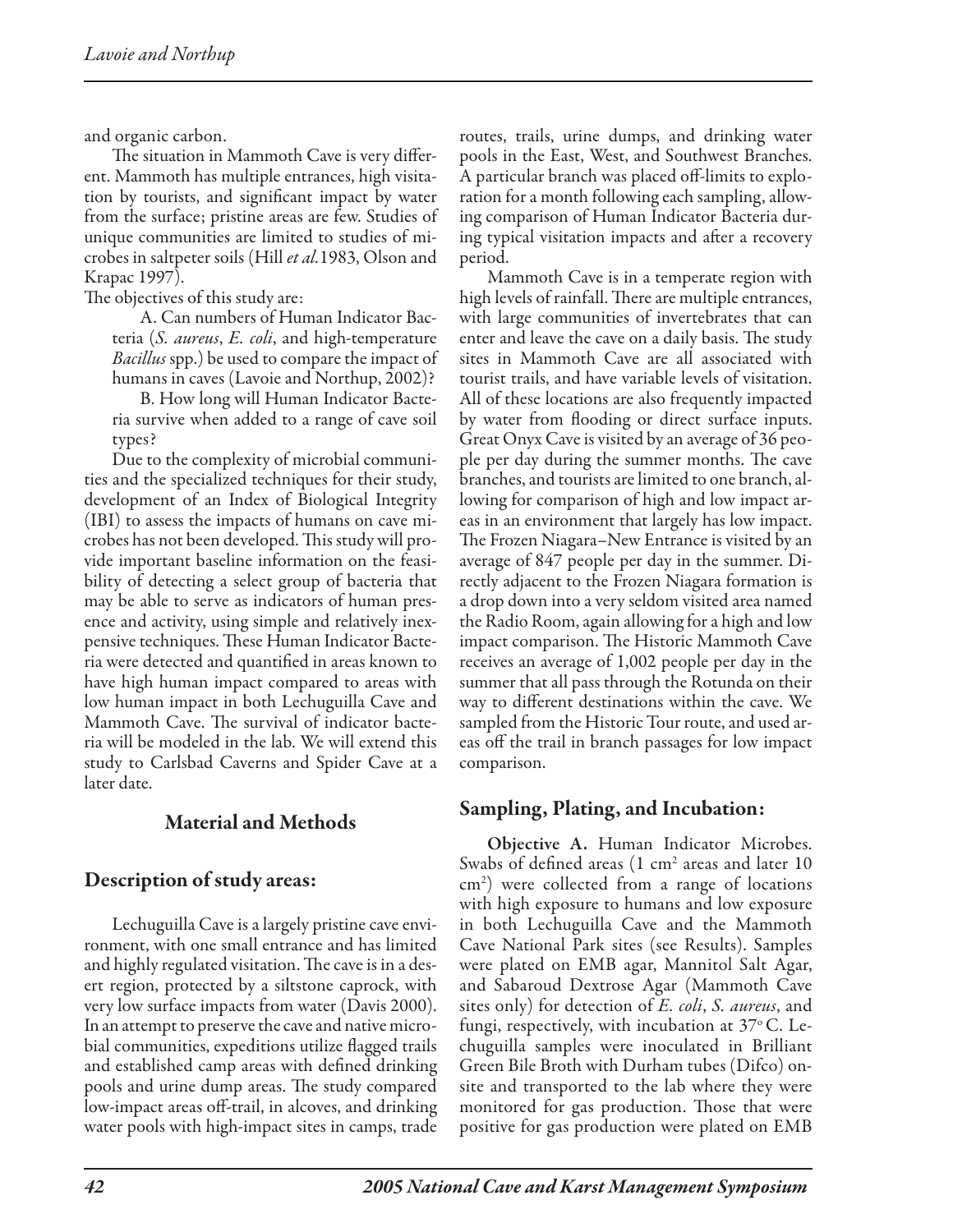agar and monitored for production of the characteristic metallic-green sheen of *E. coli*. High salt media was used to enrich for *S. aureus,* which is highly resistant to high-salt content media, in Lechuguilla samples; those that showed growth were subjected to a coagulase test to confirm the presence of *S. aureus*. To test for high-temperature *Bacillus* spp., Lechuguilla swab samples were inoculated into sterile distilled water and heated in  $70^{\circ}$ C for 10 minutes on-site and transported to the lab where they were plated onto Antiobiotic Medium 1 (Bacto) and incubated at  $45^{\circ}$ C. Mammoth swabs were heated at  $65^{\circ}$ C for ten minutes to kill most bacteria, and plated on Nutrient Agar or Nutrient Agar with antibiotics added, and incubated at  $45^{\circ}$  C for detection of high-temperature *Bacillus*. Samples from Lechuguilla Cave were incubated in the cave for a minimum of 24 hours prior to removal to the surface for incubation. Samples from Mammoth Cave were brought to the surface, plated, and incubated.

Objective B. Survival. This part of the study has been done so far only for the Mammoth Cave sites. Soil samples were collected from appropriate locations to represent a range of typical cave soil types. We aseptically collected approximately 150 g of clay-silt mud from the right hand passage in Great Onyx Cave, sand near Bubbly Pit in Great Onyx, gypsum from the Great Kentucky Desert of Great Onyx Cave, and saltpeter soil from the Rotunda in Historic Mammoth. Except for the mud, soils were screened to remove large materials, which were left *in situ* to minimize disturbance in the area. Soils were refrigerated and returned to the lab at Plattsburgh State University.

We set up three replicates of each soil using 60 g of soil and 120 ml of water mixed in a 250 cc Erlenmeyer flask. We marked the level of the water line in each flask for future adjustments. Each soil type was plated to test for the background level of *S. aureus* and *E. coli*. One set of each soil type was inoculated with *Escherichia coli K* and one set with *Staphylococcus aureus*, and incubated at room temperature. At regular intervals (24 hours and then weekly) each microcosm was cultured using appropriate dilution and spread-plating in triplicate onto EMB Agar for *E. coli*, and Mannitol Salt Agar or Nutrient Agar with 20% added NaCl for *S. aureus*. Plates were incubated at 37<sup>o</sup> C for 24 hours before counting individual CFU. We continued this until the bacteria are below the limits of detection.

### Results

In Lechuguilla, *E. coli* were recovered only from urine dumps and urine control sites (Table 1). No pools were contaminated. *S. aureus* was found at a much higher frequency in high impact sites (Table 2). With both organisms the number of positive samples declined after humans were excluded from the area (Table 1 and 2). Results from Mammoth Cave are presented in Table 3. The difference in number of colonies of *Bacillus* spp. between low and high human impact areas in Lechuguilla Cave was marked. On average there were 56.4 colonies from samples from high human impact areas (trails and camps) and 4.60 colonies from low human impact areas (off trail, alcoves), a difference that is statistically significant.

Table 1. Lechuguilla sites contaminated with *E. coli* by impact level, comparing the initial sample and the results post-exclusion. Numbers in parentheses indicate total number of sample sites.

| <b>Impact Level</b> | Initial<br>Sample | Post-<br>exclusion |  |
|---------------------|-------------------|--------------------|--|
| Urine dumps         | (18)              | (12)               |  |
| Urine controls      | 1(15)             | 1(12)              |  |
| (low impact)        |                   |                    |  |
| Old urine dump      | (15)              |                    |  |
| Drinking pools      | 24)               |                    |  |
| Non-drinking pools  | 0(30)             | 0(15)              |  |
| (low impact)        |                   |                    |  |

Table 2. Lechuguilla sites contaminated with *Staphylococcus aureus* by impact level, comparing the initial sample and the results post-exclusion. Numbers in parentheses indicate total number of sample sites.

| <b>Impact Level</b> | <b>Initial Sample</b> | Post-<br>exclusion |
|---------------------|-----------------------|--------------------|
| High impact         |                       |                    |
| ow impact           |                       |                    |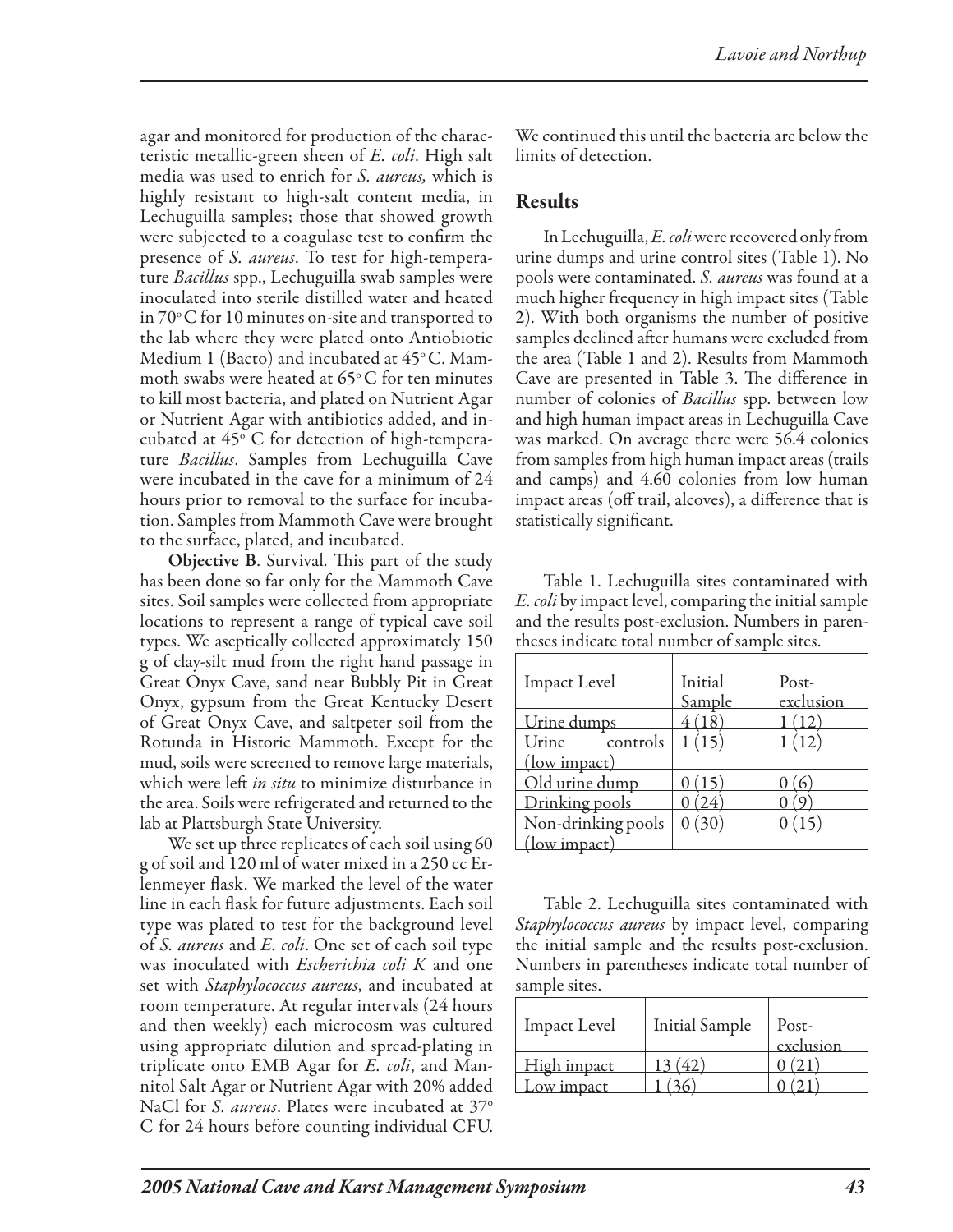| Frozen Niagara          | E. coli           | S. aureus    | Fungi           | <b>HT</b> Bacillus |                  |
|-------------------------|-------------------|--------------|-----------------|--------------------|------------------|
| High 1 cm <sup>2</sup>  | 2(16)             | (16)         | <u>5 (16)</u>   | ND                 |                  |
| High 10 cm <sup>2</sup> | 2(10)             | 0(10)        | 4(6)            | <b>ND</b>          |                  |
| Low $10 \text{ cm}^2$   | 0(10)             | $10^{\circ}$ | 8(10)           | <b>ND</b>          |                  |
|                         |                   |              |                 |                    |                  |
| <b>Great Onyx</b>       | E. coli           | S. aureus    | Fungi           | HT Bacillus        |                  |
| High 10 cm <sup>2</sup> | 15                | (15)         | 8(15)           | (12)               |                  |
| Low $10 \text{ cm}^2$   | 0(14)             | (14)         | (014)           | (12)               |                  |
|                         |                   |              |                 |                    |                  |
| Mammoth                 | E. coli           | S. aureus    | Fungi           | <b>HT</b> Bacillus | <b>HTB</b> Count |
| High $10 \text{ cm}^2$  | 2(15)             | 2(15)        | (15)            | 8(9)               | $>500$ CFU       |
| Low $10 \text{ cm}^2$   | $\overline{\tau}$ | 0(7)         | (7)<br>$\Omega$ |                    | 5 CFU            |

Table 3. Summary of the number of positive sites (total number of samples in parentheses) from Frozen Niagara, Great Onyx Cave, and Historic Mammoth Cave. High and Low impact sites. Samples are either  $1 \text{ cm}^2 \text{ or } 10 \text{ cm}^2$ . ND = not determined.

Survival with time of *S. aureus* (Figure 1) and *E. coli* (Figure 2) in the different soil types from the Mammoth Cave sites show an initial rapid die-off. *S. aureus* were all gone or below the limits of detection in two to four weeks. *E. coli* showed a similar pattern, except for an apparent increase in numbers in three of the four soil types after two weeks.

### **Discussion**

In Lechuguilla, urine dumps and urine control sites were the only areas where *E. coli* was recovered (Table 1). An old urine dump site and drinking and non-drinking pools of water were all negative. *S. aureus* was found (Table 2) at much higher frequency in high-impact sites (13 of 42 samples) compared to low-impact sites (1 of 36 samples). The numbers of contaminated samples decreased after a period of closure of the cave to exploration, indicating that these non-resident human indicator bacterial species die off over time.

The number of sites in Lechuguillla contaminated with high-temperature *Bacillus* was statistically significant, with the average number of colonies from high-impact sites 54.6 compared to only 4.6 at low-impact sites. These contaminant bacteria are expected to persist for years because of their production of highly environmentally resistant endospores.

Recovery rates for *E. coli* and *S. aureus* were

low at all of the Mammoth Cave sites (Table 3), despite sampling immediately following tour groups in high-impact sites. Distinctions between low and high impact areas were weak. High-temperature *Bacillus* were almost undetectable in Great Onyx Cave. The cave receives very few visitors and visitors are dropped off by bus just a few feet from the entrance, and probably simply have no opportunity to pick up these bacteria from the soil and track them into the cave. The results at Mammoth Cave are simply confounding, with no real distinction in recovery between high and low impact sites, although the number of colonies was much higher in high-impact sites. We believe the situation merits further study. Our low-impact sites may have been too close to high-impact sites, allowing for contamination by air currents. There may also be fewer high-temperature *Bacillus* in the soils at Mammoth compared to the desert areas around Lechuguilla.

Preliminary work with fungi provided interesting results, with higher positive sites reported from Great Onyx and Frozen Niagara–New Entrance sites, which both have higher impacts from water. There was no distinction between high and low impact areas with Frozen Niagara–New Entrance sites, possibly reflecting the high surface impacts at all of the sites and proximity to entrances. The number of positives was much greater in high impact sites in Great Onyx Cave. Sites closer to the entrance are included in the high impact sites.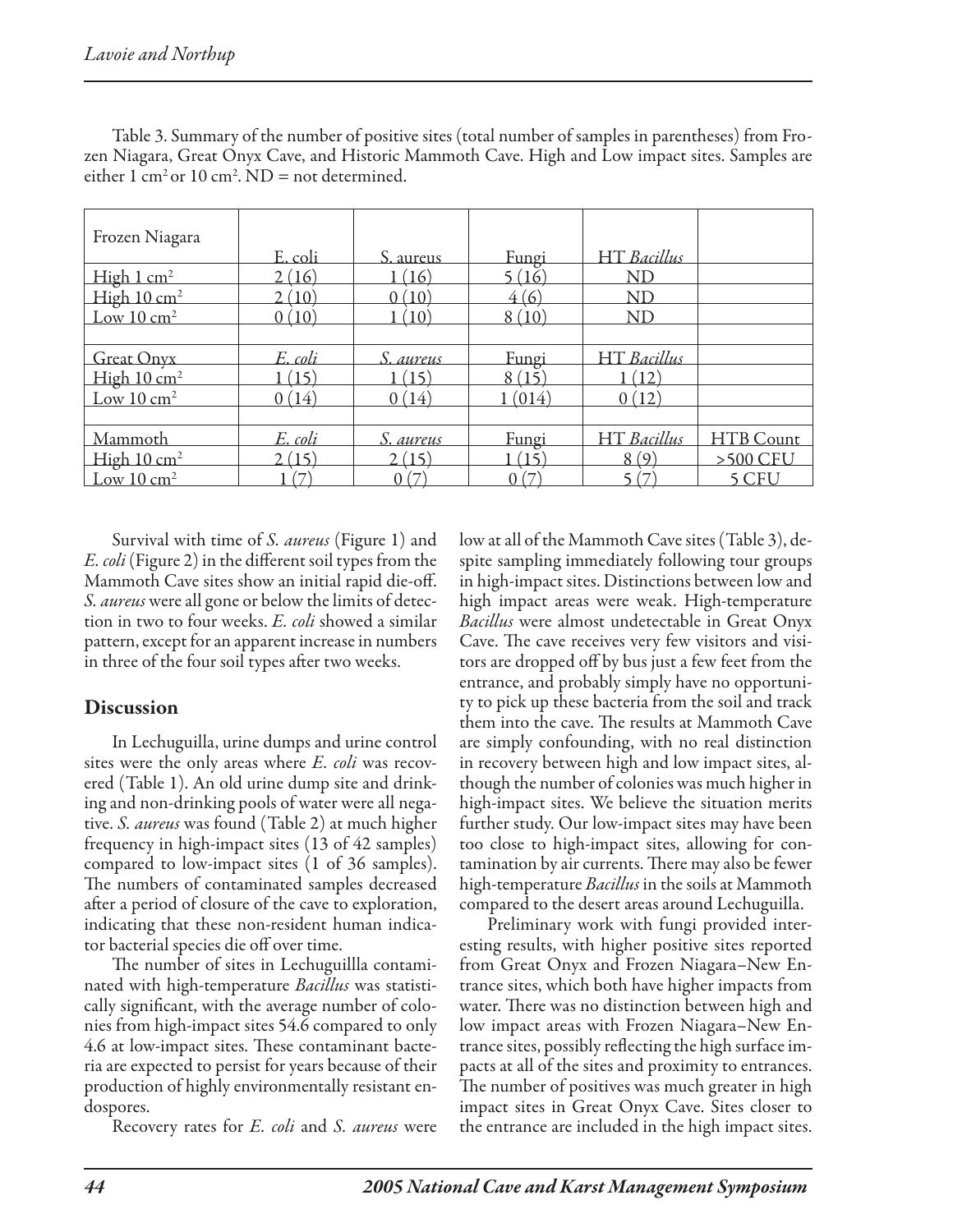The low impact site is a side passage at the limits of the tourist trail. Results at Mammoth were very low, with no distinction between high and low impact sites.

We intend to follow-up at Mammoth with a survey of frequency of high-temperature *Bacillus* and fungi by distance into the cave. We will also conduct a similar study at Carlsbad Caverns.

Survival of *S. aureus* (Figure 1) and *E. coli* (Figure 2) bacteria with time was conducted in the lab using four soil types common in Mammoth Cave; a clay-silt mud, sand, gypsum, and saltpeter. *S. aureus* bacteria died off quickly in the first 24 hours to one week, then showed a lower rate of decline, and were below the limits of detection in two to four weeks. Survival was higher in saltpeter soil only. *E. coli* showed the same initial pattern of a rapid die-off in the first 24 hours to one week. Numbers were below the limits of detection in four weeks in the clay-silt mud soil. The three remaining soils had an unexpected increase in the number of cells after two weeks. These findings lend support to the results reported by Hunter *et al*. (2004) with further discussion by Barton and Pace (2005) and response by Hunter *et al*. (2005). We simply may not know how these bacteria behave in nature in contaminated ecosystems. This portion of the study will be repeated with soils from Carlsbad Caverns.

In summary, higher numbers of Human Indicator Bacteria (*E. coli*, *S. aureus*, and high-temperature *Bacillus*) are found in areas with greater human impact in Lechuguilla, with less distinctive results from Mammoth Cave sites. Recovery rates are higher in Lechuguilla possibly because of the intense, sustained impacts of people in camps, while human impact at the Mammoth Cave sites may be much more limited due to the rapid movement of visitors through the caves. Differences may also be due to temperature, moisture, and soil types. Given time with no humans present, the numbers of *E. coli* and *S. aureus* did die off at Lechuguilla. Laboratory microcosm studies show that *S. aureus* and *E. coli* are below the limits of detection in two to four weeks, with some influence of soil type. *E. coli* may be able to grow under field conditions with high levels of contamination to provide nutrients, contrary to expectations. Northup (1997) stresses the importance of maintaining low nutrient conditions to preserve native cave microbial communities.

# Acknowledgements

This work was conducted in Carlsbad Caverns National Park with funding by the Charles A. and Anne Morrow Lindbergh Fund. The new studies



*Figure 1. Numbers of S. aureus with time in different soil types from Mammoth Cave.*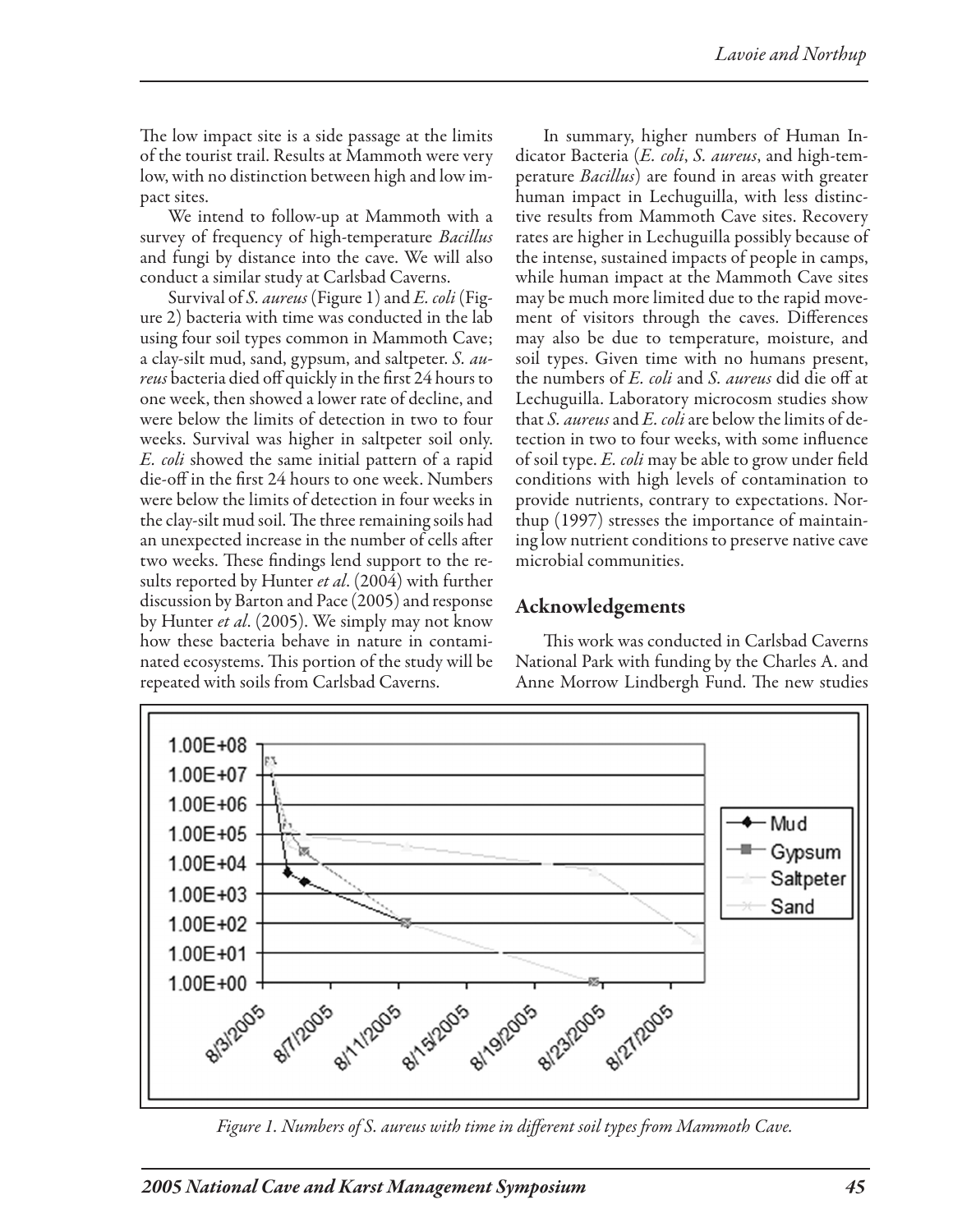

*Figure 2. Numbers of E. coli with time in different soil types from Mammoth Cave.*

are being carried out with support from T&E, Inc. Thanks to Larry Mallory for advice on media and other procedures. Kathleen Beck provided major assistance with the lab work in New Mexico. Work in Mammoth Cave National Park was done under RFP MACA-2005-SCI-0007. Plattsburgh State University student Sandra DeCoste provided assistance in the field and in lab. High school students Elizabeth Lavoie and Steven Jadzack provided field assistance at Mammoth Cave.

## References

- Barton, H.A. and Pace, N.R. 2005, Discussion: Persistent coliform contamination in Lechuguilla Cave pools. Journal of Cave and Karst Studies v. 67, p. 55-57.
- Cunningham, K.I.; Northup, D.E.; Pollastro, R.M.; Wright, W.G.; and LaRock, E.J. 1995,
- Bacteria, fungi and biokarst in Lechuguilla Cave, Carlsbad Caverns National Park, New
- Mexico. Environmental Geology v. 25, p. 2-8.
- Davis, D.G. 2000, Extraordinary features of Lechuguilla Cave, Guadalupe Mountains, New Mexico. Journal of Cave and Karst Studies v. 62, p. 147-157.
- Dickson, G.W. and P.W. Kirk. 1976, Distribution of heterotrophic microorganisms in relation to detritivores in Virginia caves. (with supplemental bibliography on cave microbiology and mycology). In B.C. Parker and M.K. Roane (eds.) The distributional history of the biota of the Southern Appalachians. Part IV. Algae and Fungi. p 205-226. University Press of Virginia, Charlotteville, Va.
- Feldhake, D.J. 1986, Microbial activity and biomass of limestone caves. Master of Science Thesis, University of Cincinnati.
- Gounot, A.M. 1967, La microflore des limons argileaux souterains: son activité productrice dans la biocénose cavernicole. Annales de Spéléologie v. 22, p. 23-143.
- Hill, C.A.; Eller, P.G.; Fliermans, C.B.; and Hauer, P.M. 1983. Saltpeter conversion and the origin of cave nitrates. National Geographic Society Research Report 15:295-309.
- Hunter, A.J.; Northup, D.E.; Dahm, C.N.; and Boston, P.J. 2004, Persistent coliform contamination in Lechuguilla Cave pools. Journal of Cave and Karst Studies v. 66, p 102-110.
- Hunter, A.J.; Northup, D.E.; Dahm, C.N.; and Boston, P.J. 2005, Persistent coliform contami-